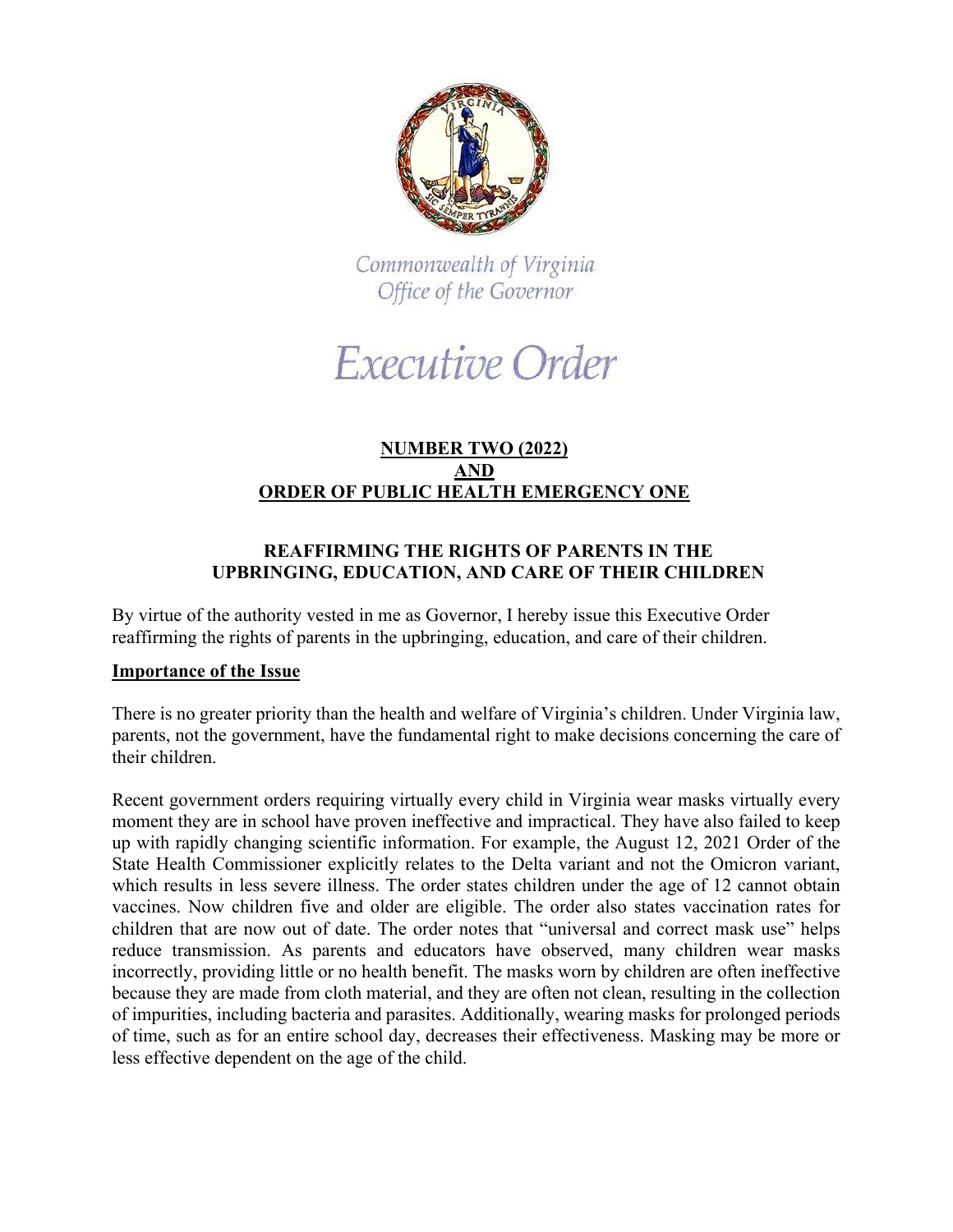At the same time that a universal masking requirement in schools has provided inconsistent health benefits, the universal requirement has also inflicted notable harm and proven to be impracticable. Masks inhibit the ability of children to communicate, delay language development, and impede the growth of emotional and social skills. Some children report difficulty breathing and discomfort as a result of masks. Masks have also increased feelings of isolation, exacerbating mental health issues, which in many cases pose a greater health risk to children than COVID-19. Two years into the COVID-19 pandemic, mask mandates in schools have proved demoralizing to children facing these and other difficulties.

While the Center for Disease Control (CDC) recommends masks, its research has found no statistically significant link between mandatory masking for students and reduced transmission of COVID-19. And the CDC has acknowledged that certain masks may be ineffective due to the material from which they are made or how they are worn. A review of CDC, WHO, and other local and international health authorities' recommendations reveals a lack of consensus on the costs and benefits of mask-wearing for children in school for many of the reasons noted above.

In light of the variety of circumstances confronted by students in the Commonwealth, parents should have the ability to decide whether their child should wear masks for the duration of the school day. This approach is consistent with the broad rights of parents. The Commonwealth recognizes in § 1-240.1 of the *Code of Virginia,* that "a parent has a fundamental right to make decisions concerning the upbringing, education, and care of the parent's child." Permitting parents to make decisions on where and when to wear masks permits the Commonwealth's parents to make the best decision for the circumstances confronting each child. Parents can assess the risks and benefits facing their child, consult their medical providers, and make the best decision for their children based on the most up to date health information available.

While parents of some students with conditions that increase the risks of COVID-19 infection might require their children to remained masked during the duration of the school day, other parents may require masks for a more limited duration, if at all.

Masks are not the only method to reduce transmission of COVID-19. Local schools must ensure they are improving inspection, testing, maintenance, repair, replacement and upgrades of equipment to improve the indoor air quality in school facilities, including mechanical and nonmechanical heating, ventilation, and air conditioning systems, filtering, purification, fans, control systems and window and door repair. Other mitigation efforts can be made in consultation with health authorities. The benefit of mitigation efforts must always be weighed against the cost to children's overall wellbeing.

# **Directive**

Therefore, by virtue of the authority vested in me as Governor by Article V of the Constitution of Virginia, by § 44-146.17 of the *Code of Virginia*, by any other applicable law, and by virtue of the authority vested in the State Health Commissioner pursuant to §§ 32.1-13, 32.1-20, and 35.1-10 of the *Code of Virginia*, Executive Order Number Seventy-Nine (2021) is rescinded and the following is ordered: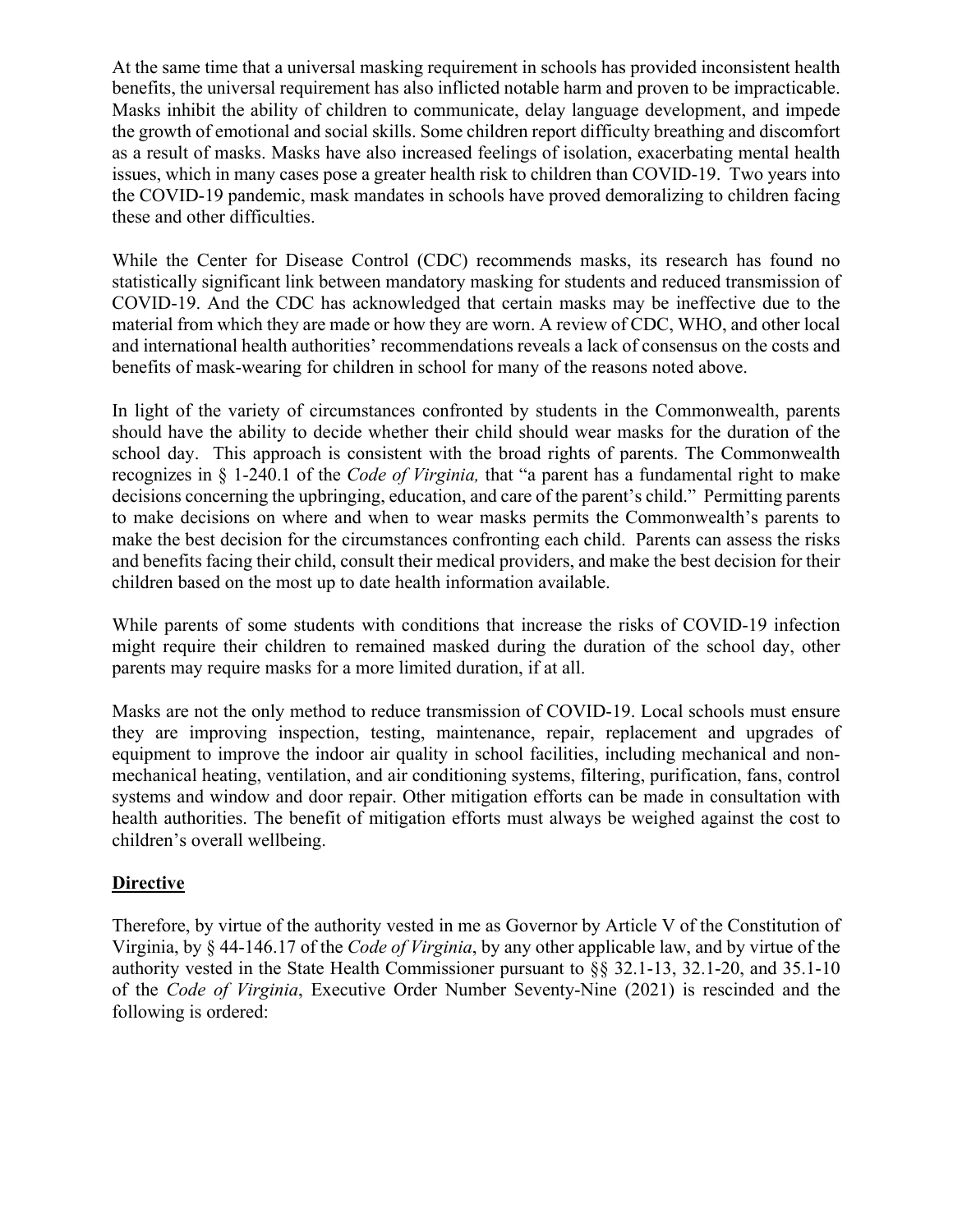- 1. The State Health Commissioner shall terminate Order of Public Health Emergency Order Ten (2021).
- 2. The parents of any child enrolled in a elementary or secondary school or a school based early childcare and educational program may elect for their children not to be subject to any mask mandate in effect at the child's school or educational program.
- 3. No parent electing that a mask mandate should not apply to his or her child shall be required to provide a reason or make any certification concerning their child's health or education.
- 4. A child whose parent has elected that he or she is not subject to a mask mandate should not be required to wear a mask under any policy implemented by a teacher, school, school district, the Department of Education, or any other state authority.
- 5. The Superintendent of Public Instruction shall rescind the Interim Guidance for COVID-19 Prevention in Virginia PreK-12 Schools, issued January 14, 2021, and updated October 14, 2021, and issue new guidance for COVID-19 Prevention consistent with this Order.
- 6. School districts should marshal any resources available to improve inspection, testing, maintenance, repair, replacement and upgrades of equipment to improve the indoor air quality in school facilities, including mechanical and non-mechanical heating, ventilation, and air conditioning systems, filtering, purification, fans, control systems and window and door repair.

# **Effective Date of this Executive Order**

This Executive Order shall be effective 12:00 a.m., Monday, January 24, 2022, and shall remain in full force and effect until amended or rescinded by further executive order.

Given under my hand and under the Seal of the Commonwealth of Virginia this  $15<sup>th</sup>$  day of January, 2022.



Glenn Youngkin, Governor